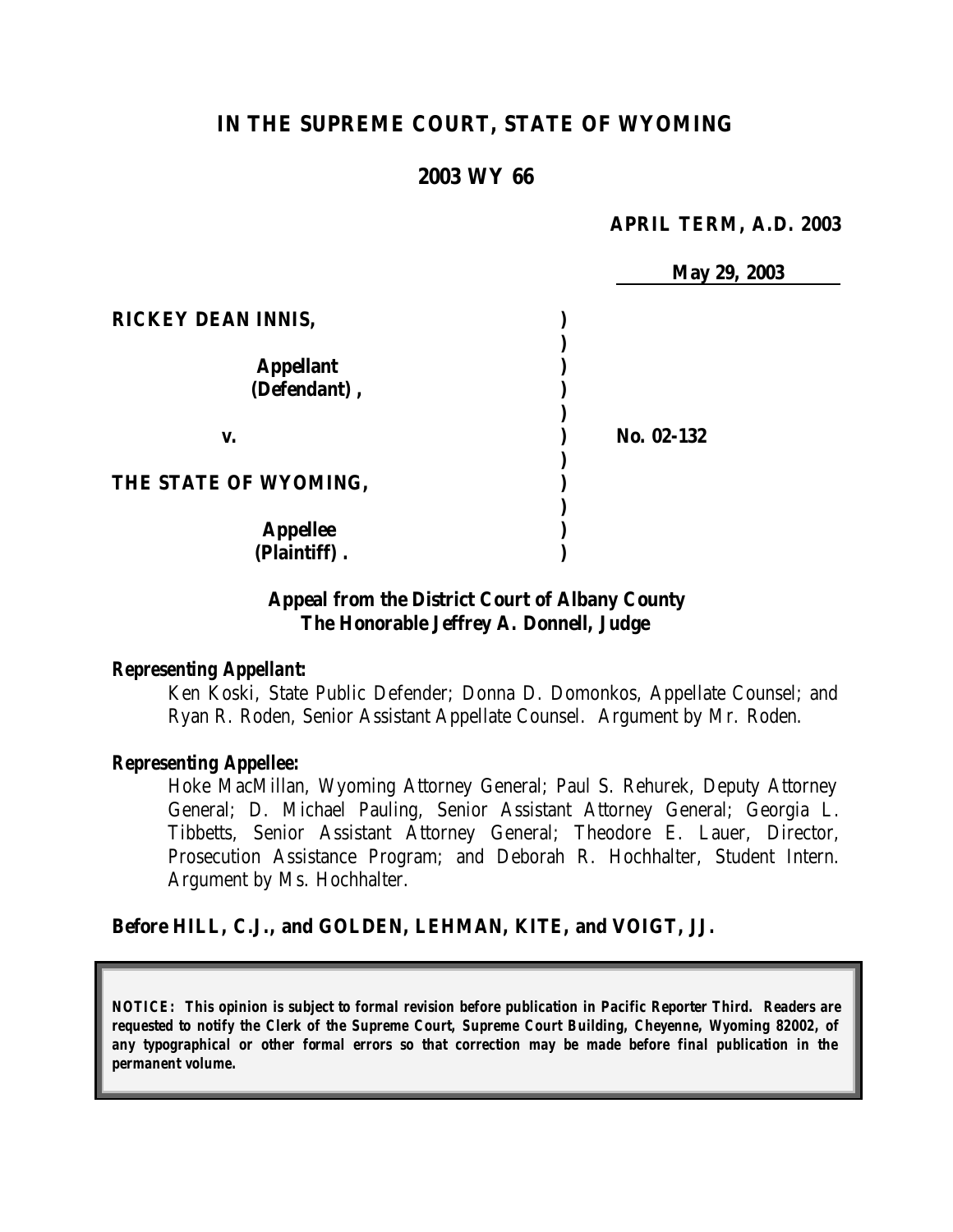#### **HILL, Chief Justice.**

[¶1] Appellant, Rickey Dean Innis (Innis), was convicted of conspiracy to operate a clandestine methamphetamine laboratory.<sup>1</sup> He was sentenced to a term of not less than ten

<sup>1</sup> Wyo. Stat. Ann. § 35-7-1059 (LexisNexis 2001) states:

**§ 35-7-1059. Unlawful clandestine laboratory operations; penalties.**

(a) **It is unlawful for any person to knowingly or intentionally**:

(i) Possess a List I or II controlled substance precursor with the intent to engage in a c clandestine laboratory operation;

(ii) Possess laboratory equipment or supplies with the intent to engage in a clandestine laboratory operation;

(iii) Sell, distribute or otherwise supply a List I or II controlled substance precursor, laboratory equipment or laboratory supplies knowing it will be used for a clandestine laboratory operation;

(iv) **Conspire with or aid another to engage in a clandestine laboratory operation**.

(b) A person who violates subsection (a) of this section is guilty of a felony punishable by imprisonment for not more than twenty (20) years, a fine of not more than twenty-five thousand dollars (\$25,000.00), or both.

(c) A person who violates subsection (a) of this section is guilty of a felony punishable by imprisonment for not more than twenty-five (25) years, a fine of not more than fifty thousand dollars (\$50,000.00), or both if the judge or jury also finds any one (1) of the following conditions occurred in conjunction with that violation:

(i) Illegal possession, transportation or disposal of hazardous or dangerous material or while transporting or causing to be transported materials in furtherance of a clandestine laboratory operation, there was created a substantial risk to human health or safety or a danger to the environment;

(ii) The intended laboratory operation was to take place or did take place within five hundred (500) feet of a residence, business, church or school; or

(iii) Any phase of the clandestine laboratory operation was conducted in the presence of a person less than eighteen (18) years of age.

(d) A person who violates subsection (a) of this section is guilty of a felony punishable by imprisonment for not more than forty (40) years, a fine of not more than one hundred thousand dollars (\$100,000.00), or both if the judge or jury also finds any one (1) of the following conditions occurred in conjunction with that violation:

(i) Use of a firearm;

(ii) Use of a booby trap. [Emphasis added.]

Wyo. Stat. Ann. § 35-7-1058 (LexisNexis 2001) states:

**§ 35-7-1058. Definitions**

(a) As used in this article:

. . . .

(ii) **"Clandestine laboratory operation" means: (A) Purchasing or procuring chemicals, supplies, equipment or a laboratory location** 

**for the illegal manufacture of controlled substances;**

**(B) Transporting or arranging for the transportation of chemicals, supplies or equipment for the illegal manufacture of controlled substances;**

**(C) Setting up equipment or supplies in preparation for the illegal manufacture of controlled substances; or**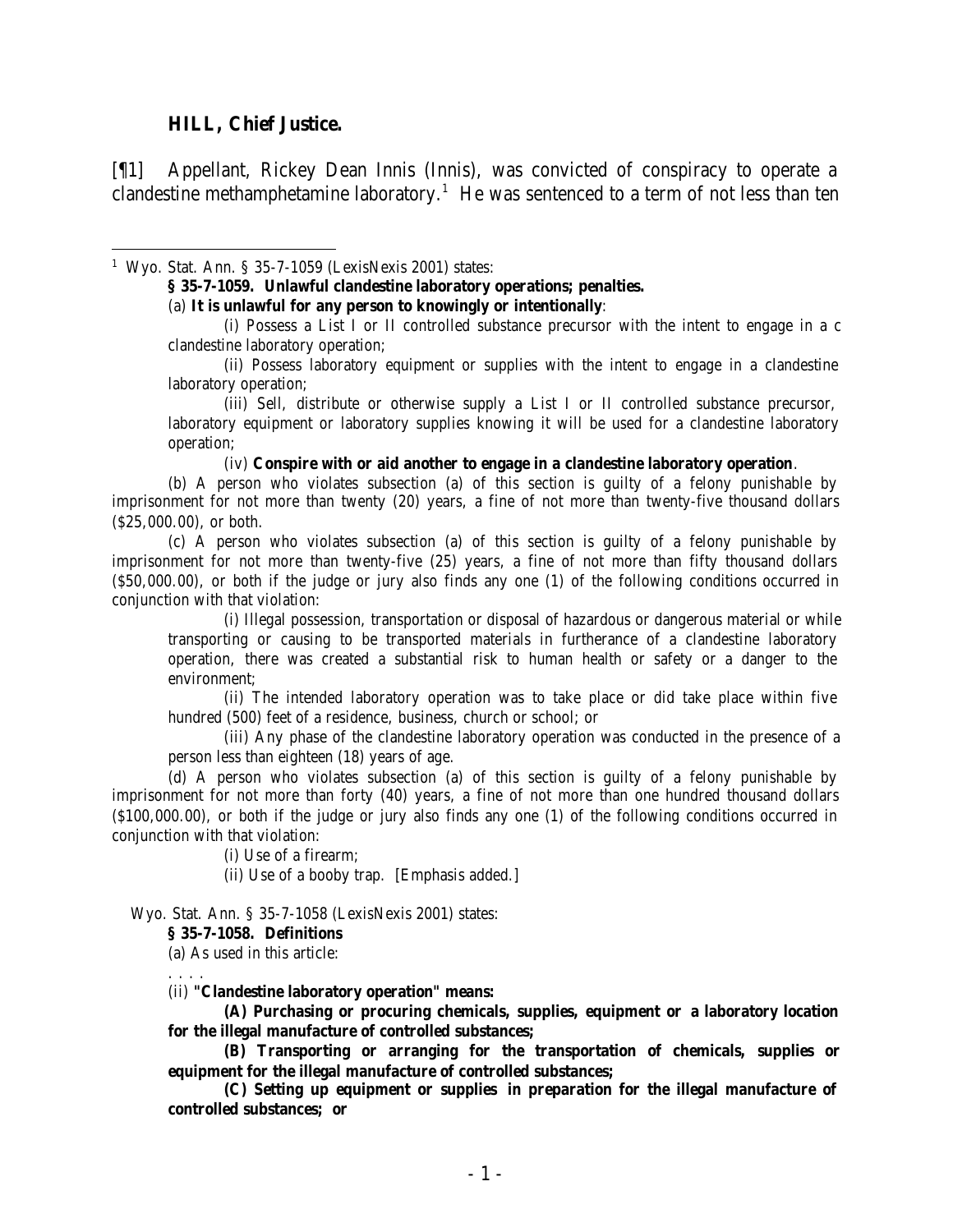years nor more than 18 years in the Wyoming State Penitentiary. He appeals, contending the district court did not have subject matter jurisdiction over that crime, and because the trial court committed reversible error by failing to suppress evidence seized at the time of his arrest. We will affirm.

## **ISSUES**

[¶2] Innis lists these issues:

I. Whether the district court lacked subject matter jurisdiction over the alleged conspiracy?

II. Whether the trial court erred in failing to suppress evidence resulting from the search of Mr. Shafer's vehicle because [Innis] was illegally seized during the search in violation of [his] State and Federal constitutional rights?

The State's brief conforms to those issues.

## **FACTS**

[¶3] Innis and his companions, Mark Shafer and Kelly McConnell, drove to Laramie on May 29, 2001. All three were residents of Fort Collins, Colorado. They went to an Albertson's store and bought a large enough quantity of cold medication so as to raise the suspicions of the register clerk. Most large stores selling those products are on the alert for such quantity purchases because they can be used in the manufacture of methamphetamine. In this case, the Albertson's store manager called the Laramie Police Department because of the quantity of cold medication purchased. The police were

**(D) Distributing or disposing of chemicals, equipment, supplies or products used in or produced by the illegal manufacture of controlled substances**. [Emphasis added.]

Wyo. Stat. Ann. § 6-1-303 (LexisNexis 2001) states:

**§ 6-1-303. Conspiracy; renunciation of criminal intention; venue.**

(a) A person is guilty of conspiracy to commit a crime if he agrees with one (1) or more persons that they or one (1) or more of them will commit a crime and one (1) or more of them does an overt act to effect the objective of the agreement.

(b) A person is not liable under this section if after conspiring he withdraws from the conspiracy and thwarts its success under circumstances manifesting voluntary and complete renunciation of his criminal intention.

(c) A conspiracy may be prosecuted in the county where the agreement was entered into, or in any county where any act evidencing the conspiracy or furthering the purpose took place.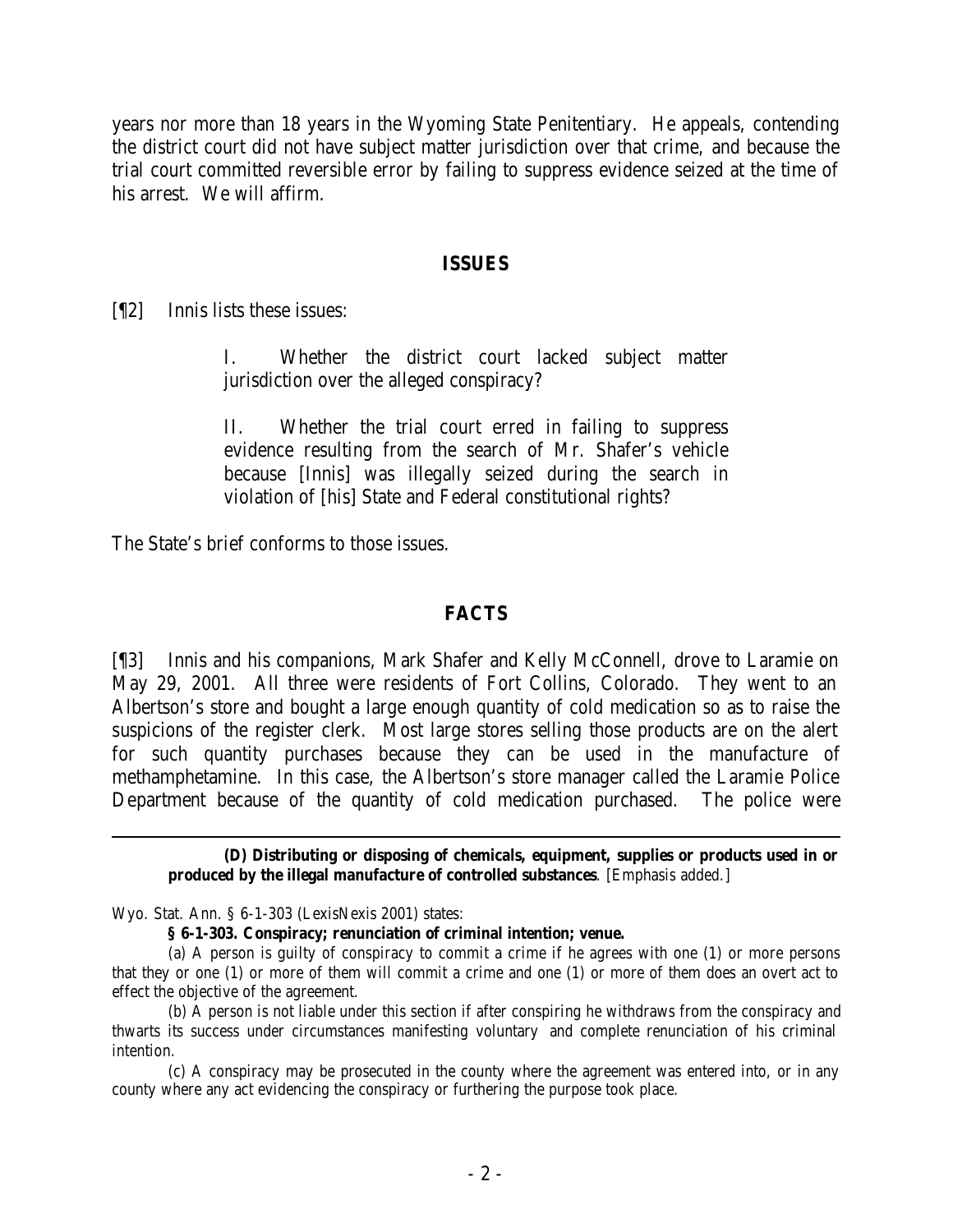informed about the purchase of the cold tablets and given a description of the car used by the group, as well as the license plate number on their car. Although the police were not aware of it at the time the trio was eventually stopped, they had also purchased many more boxes of cold tablets at other Laramie stores.

[¶4] At about midnight that same date, a police officer saw the reported car pulling into a Mini-Mart store. The officer pulled up beside the suspect car, but not in a manner so as to block it. The officer asked if the group would answer some questions. The group was cooperative. One of the first questions was whether they had been at an Albertson's store. One individual said, "yes," another, "no." All three men denied purchasing cold tablets. The officer was able to observe an open bottle appearing to contain an alcoholic beverage, which was a violation of a city ordinance.<sup>2</sup> During the course of that investigative stop, the police officer asked all of the men to get out of the car and he did a "pat down" search of the subjects to ensure his safety. When the officer got to Shafer, Shafer admitted he had a glass pipe in his pocket that he used to smoke methamphetamine. He consented to a police officer removing the pipe from his pocket. There was methamphetamine residue on the pipe. Shafer was then arrested and taken to the Laramie Police Department for further processing and questioning. During the course of the stop and arrests, four police officers participated in the process.

[¶5] While Innis was standing outside the car, and near a waste receptacle, a police officer noticed that Innis wadded up a piece of paper and tried to throw it away. It was recovered by the police and turned out to be a receipt from an Albertson's store for cold tablets. Before being taken away, Shafer gave a written consent for a search of his car and that search turned up other evidence, including hypodermic needles, syringes, scales, baggies, a second "meth" pipe, marijuana, methamphetamine, an open container of an alcoholic beverage, and 38 boxes of cold pills which had been purchased that night by the threesome at various stores in Laramie. Eventually, McConnell was arrested for having an open container of an alcohol beverage, and both McConnell and Innis were arrested for possession of controlled substances. Shortly after those arrests, Shafer admitted to the conspiracy, and all three were arrested on that charge as well.

[¶6] During questioning at the police department, Shafer admitted that the three were in Laramie for a "pill run," *i.e.*, to buy cold tablets for the purpose of reprocessing them into methamphetamine. Further, he conceded it was their intention to return to Fort Collins and "cook" a batch of methamphetamine, as they had done two or three other times during

 <sup>2</sup> Laramie, WY, Municipal Code § 5.08.210 (2003) states: **5.08.210 Open containers.**

A. **No person shall consume or carry in open containers alcoholic liquor or malt beverages** on any street or highway, **in any vehicle**, in any restaurant, hotel dining room or any other public place or public area whatsoever within the city, except places where the sale or service of alcoholic liquor or malt beverages is authorized by Wyoming State Law or city ordinance. [Emphasis added.]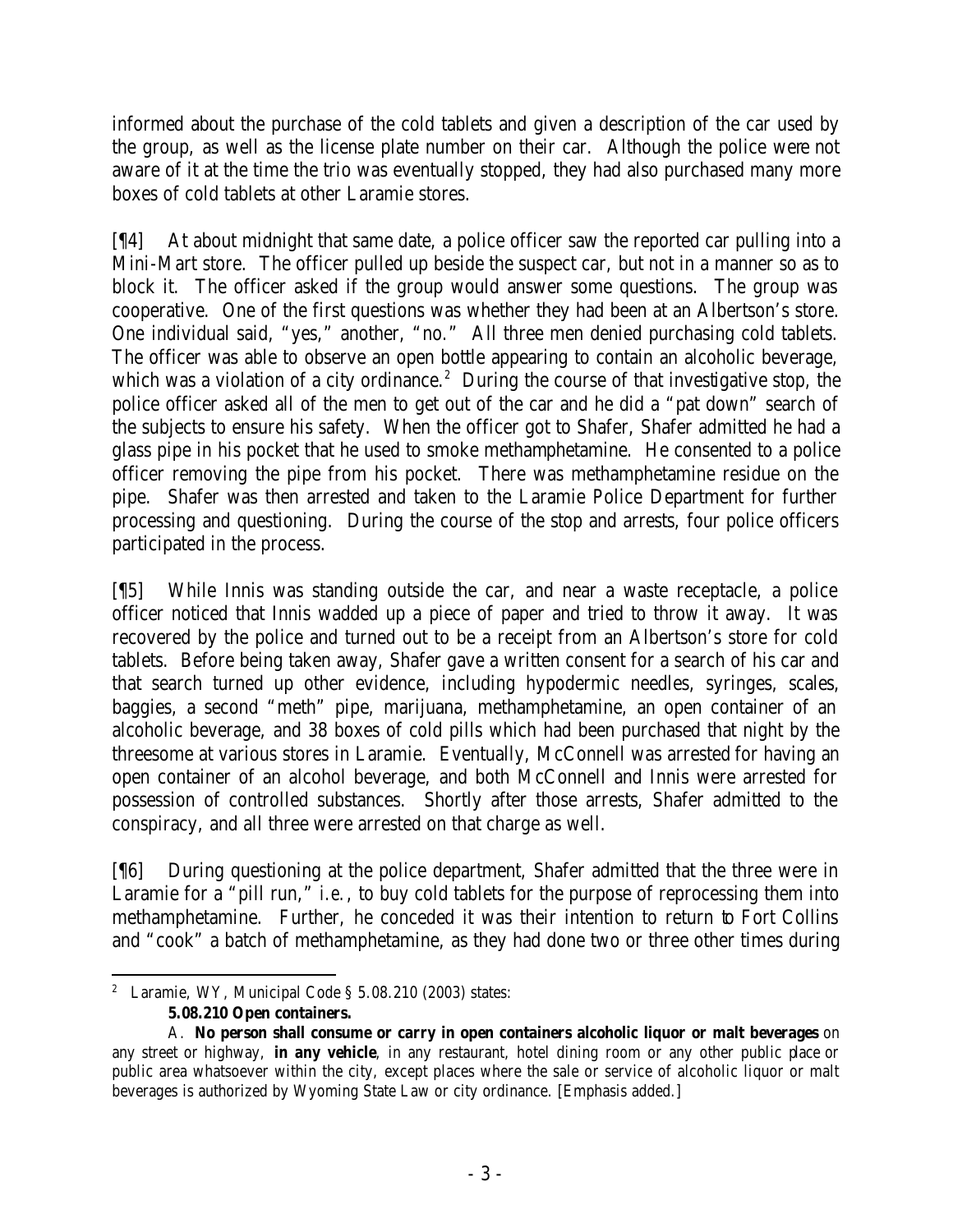the preceding month. Based upon the information obtained from Shafer, as well as other investigative materials already available to the Fort Collins police, a search warrant was obtained in Colorado for a residence owned by McConnell and shared with Innis. That search produced evidence of the existence of a clandestine drug laboratory, which was located in a bedroom used by Innis. Shafer testified that his role in this operation, as well as McConnell's, was to obtain the cold pills and other ingredients, and that Innis was the "cook," *i.e.*, the person who actually knew how to, and did, produce the methamphetamine in his home laboratory.

# **DISCUSSION**

# **Did the District Court Have Jurisdiction Over This Crime**

[¶7] Innis contends that the conspiracy alleged was to have no effect in Wyoming and, therefore, Wyoming courts have no jurisdiction over the crime. Further, he asserts the only thing that occurred in Wyoming was the purchase of cold tablets, which is not a crime, and all other actions and/or intended actions transpired in Colorado.

[¶8] Jurisdiction is a question of law to be considered by this Court *de novo*. *Tomlin v. State*, 2001 WY 121, ¶5, 35 P.3d 1255, ¶5 (Wyo. 2001). Wyoming has broad jurisdiction to punish a defendant, over whom it has personal jurisdiction, for an act committed outside this state, but which has an effect in this state. *Rios v. State*, 733 P.2d 242, 244-50 (Wyo. 1987) (father of child could be convicted of interfering with child custody in Wyoming, even though neither father nor child had ever been in Wyoming, but mother was). The courts of Wyoming have subject matter jurisdiction over drug conspiracies when the conspirators intend for the conspiracy to have an effect within the state of Wyoming. *Marquez v. State*, 12 P.3d 711, 715-16 (Wyo. 2000); and *see Estrada-Sanchez v. State*, 2003 WY 45, ¶¶6-7, 66 P.3d 703, ¶¶6-7 (Wyo. 2003.)

[¶9] The parties appear to agree, as do we, that the circumstances of this case pose a question of first impression in this state. Indeed, we have found no analogous case in any jurisdiction. The gist of Innis's argument has two distinct aspects. First, he contends that conspiracy is a crime in and of itself, and that the crime occurred in Colorado, not Wyoming. *Marquez*, 12 P.3d at 715; *Palato v. State*, 988 P.2d 512, 515-16 (Wyo. 1999). Second, he maintains that the conspiracy did not have an intended effect in Wyoming, and there was no criminal act in furtherance of the conspiracy committed in Wyoming. Because this case is one of first impression in some respects, a little background is appropriate:

> Conspiracy is an inchoate offense, and is a crime in and of itself. Prohibition of conspiracy serves two distinct purposes: the punishment of group behavior and the control of inchoate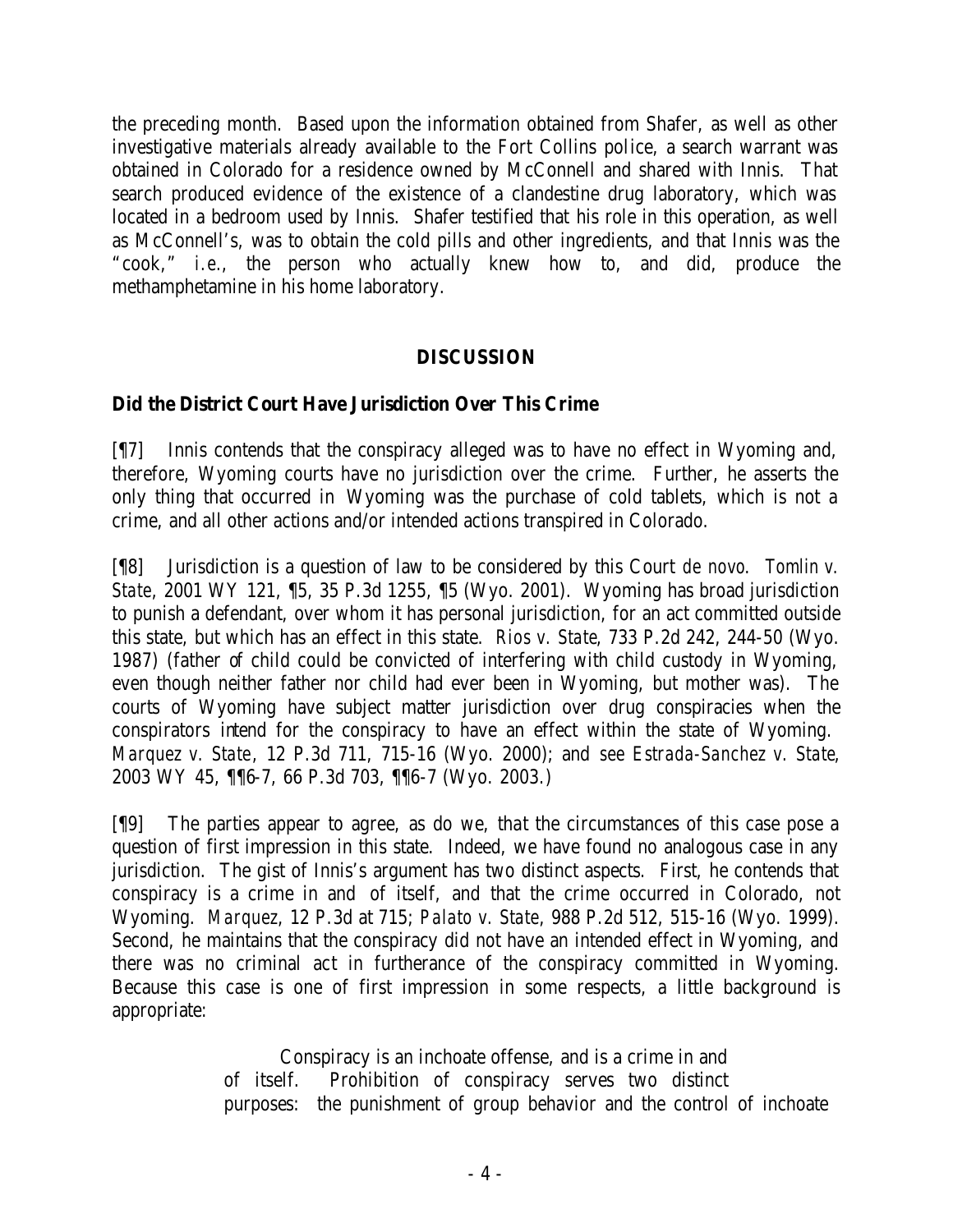activities. The offense derives from special threats posed by organized group criminality. The group danger rationale is predicated on the likelihood that the participants will reinforce each other's determination to carry out the criminal object, the object will be successfully attained, the extent of the injury to society will be large, those who commit it will escape detection, and the group's planning will have a long-term educative effect on its members, with schooling in crime the result.

Although criminalization of conspiracy punishes the inchoate offense by prosecuting the agreement itself, separating and stigmatizing jointly planned criminal activity prior to its completion, the crime of conspiracy is directed at the intended result of that agreement. The basis of conspiratorial liability is not to punish the agreement per se, but, rather, like other inchoate crimes, to punish the firm purpose to commit a substantive crime, while hopefully preventing the actual commission thereof.

15A C.J.S. *Conspiracy* § 98 (2002).

[¶10] Moreover, a conspiracy is a continuing offense and it lasts until the final overt act is completed. "Every act in furtherance of it is deemed a renewal or continuance of the conspiracy." 15A C.J.S. *Conspiracy* § 104. We embrace the view that conspiracy is a continuing offense with a situs at the place of the original agreement and also in any other jurisdictions where acts in furtherance of the conspiracy are undertaken. 4 Wayne R. LaFave, Jerold H. Israel and Nancy J. King, *Criminal Procedure* § 16.4(c) at 579 (2d ed. 1999).

> The elements of a criminal conspiracy include: (1) an object to be accomplished; (2) a plan or scheme embodying means to accomplish that object; (3) an agreement or undertaking between two or more of the defendants whereby they become definitely committed to co-operate for the accomplishment of the object by the means embodied in the agreement, or by any effectual means; (4) an overt act.

15A C.J.S. *Conspiracy* § 108. It is not necessary that the overt act be criminal in character. Indeed, the overt act may be wholly innocent in nature, provided it furthers the purpose of the conspiracy. The overt act merely manifests that the conspiracy is at work. *Burk v. State*, 848 P.2d 225, 235 (Wyo. 1993). 15A C.J.S *Conspiracy,* §§ 124-125.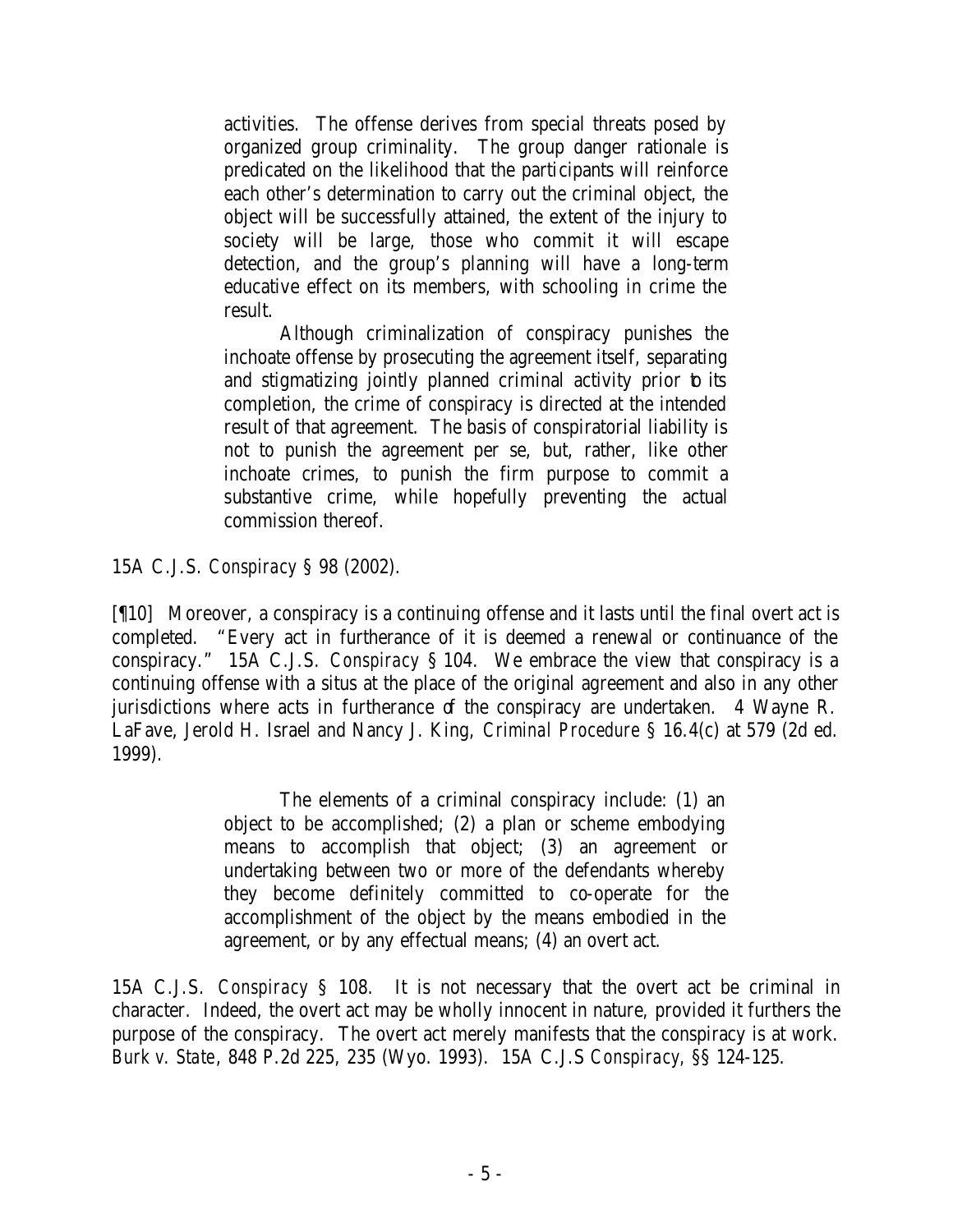[¶11] Relying upon these fundamental principles, we conclude that the conspiracy continued and was reaffirmed in Wyoming, and that an overt act, which was central to the purpose of the conspiracy, occurred here. Thus, the district court in Laramie, Albany County, Wyoming had both subject matter and personal jurisdiction over the crime for which Innis was convicted. A conspiracy may be prosecuted in Wyoming: Where any part of the agreement is entered into in Wyoming; where the agreement is entered into elsewhere but has an intended effect in Wyoming; and where the agreement is entered into elsewhere, but an overt act occurs here demonstrating the continuation of the conspiracy. This enumeration is not meant to be exhaustive of all possibilities, but only to summarize those addressed by this Court to date.

# **Did the District Court Err in Denying the Motion to Suppress Evidence**

[¶12] Innis contends that the police officer's initial contact with the threesome, at the Mini-Mart, was an unlawful traffic stop and, thus, the detention of his person was illegal. Continuing, Innis contends that the driver, Shafer, had committed no traffic infractions, no crime had been committed by them purchasing the cold tablets, and no criminal activity that could be associated with them had been reported. Finally, Innis contends that the stop was pretextual and violated Innis's constitutional rights.

[¶13] When we review a district court's ruling on a motion to suppress evidence, we do not interfere with the findings of fact unless they are clearly erroneous. When the district court has not made specific findings of fact, we will uphold its general ruling if the ruling is supportable by any reasonable view of the evidence. We consider the evidence in the light most favorable to the district court's ruling because of the district court's ability to assess "the credibility of the witnesses, weigh the evidence, and make the necessary inferences, deductions, and conclusions" at the hearing on the motion. The constitutionality of a particular search or seizure is, however, a question of law which we review *de novo*. *Meek v. State*, 2002 WY 1, ¶8, 37 P.3d 1279, ¶8 (Wyo. 2002) (supporting citations omitted).

[¶14] Innis concedes that Shafer consented to a search of the vehicle from which the evidence at issue was seized and directs our attention to this authority, which we must also address as a part of our standard of review:

> Even if a person cannot directly challenge the search of a vehicle because of a lack of standing, they may indirectly challenge the search if they can demonstrate that the fruits of the search are a consequence of an illegal seizure of their person. *United States v. Jones*, 44 F.3d 860, 872 (10th Cir.1995); *United States v. McKneely*, 6 F.3d 1447, 1450 (10th Cir.1993); 5 Wayne R. LaFave, *Search and Seizure* § 11.3(e), at 173-74 & fn. 231. This concept derives from the proposition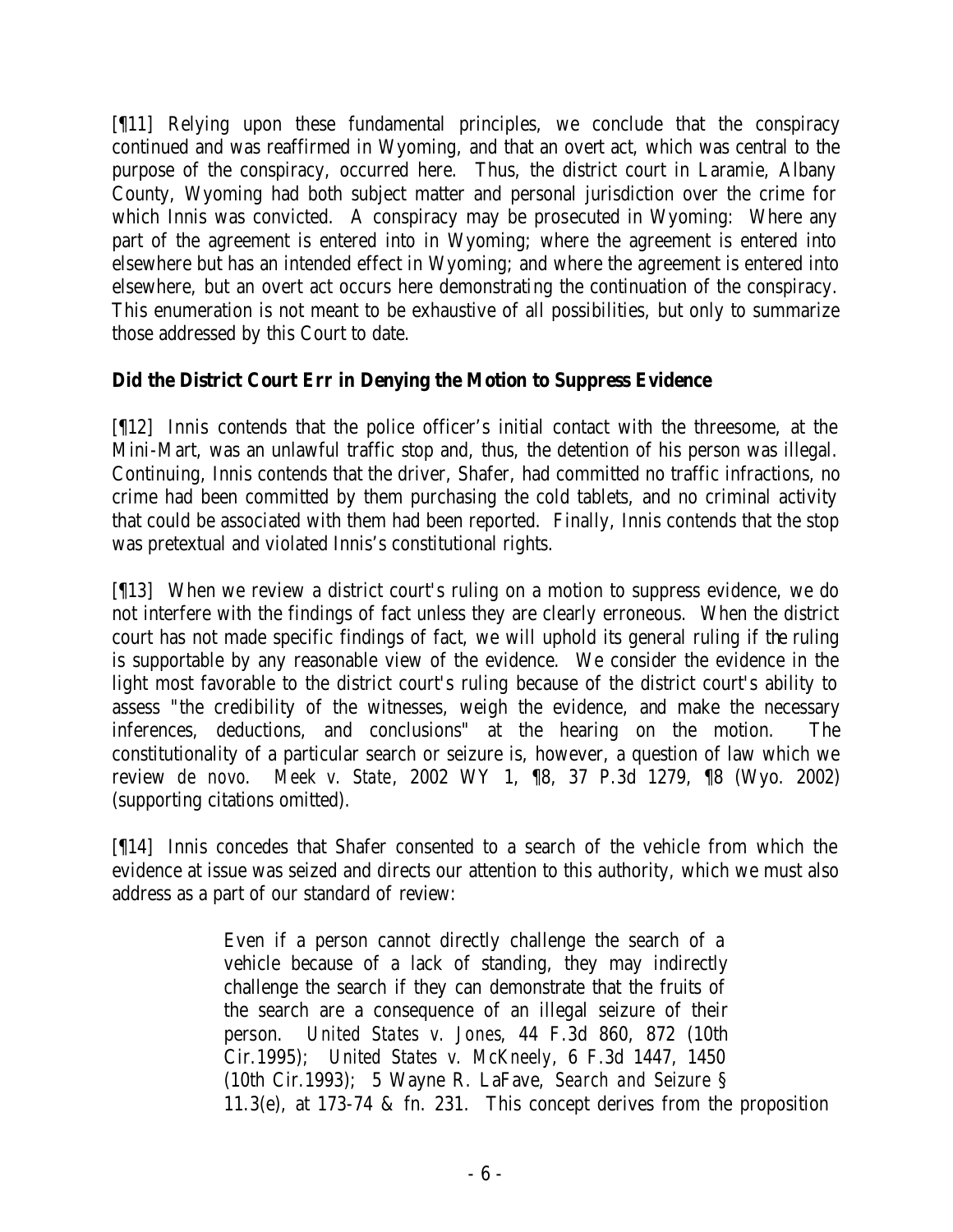that Fourth Amendment rights are personal in nature and, as such, one has the right to be free from unreasonable searches or seizures of their person. Id. § 11.3(e); *Rakas*, 439 U.S. at 133-34, 99 S.Ct. at 425. Thus, even without standing to directly contest the vehicle search, courts have suppressed evidence seized from a vehicle search as "fruit of the poisonous tree" if the detention or arrest of a person was unlawful. *McKneely*, 6 F.3d at 1450.

An investigatory or *Terry* stop represents a seizure which implicates the Fourth Amendment, requiring the presence of specific, articulable facts and rational inferences giving rise to a reasonable suspicion that a person has committed or may be committing a crime. *Wilson v. State*, 874 P.2d 215, 219-220 (Wyo.1994) (citing *Terry v. Ohio*, 392 U.S. 1, 88 S.Ct. 1868, 20 L.Ed.2d 889 (1968)); *see also McChesney v. State*, 988 P.2d 1071, 1074 (Wyo.1999). There is a dual inquiry for evaluating the reasonableness of an investigatory stop: (1) whether the officer's actions were justified at the inception; and (2) whether it was reasonably related in scope to the circumstances which justified the interference in the first instance. *Wilson*, 874 P.2d at 223 (quoting *United States v. Hensley*, 469 U.S. 221, 228, 105 S.Ct. 675, 680, 83 L.Ed.2d 604 (1985) and *Terry*, 392 U.S. at 20-21, 88 S.Ct. at 1879)). The conduct of an officer is judged by an objective standard which takes into account the totality of the circumstances. *Terry*, 392 U.S. at 21-22, 88 S.Ct. at 1879-81; *United States v. Lang*, 81 F.3d 955, 965 (10th Cir.1996).

*Putnam v. State*, 995 P.2d 632, 636-37 (Wyo. 2000).

[¶15] Innis concludes the introduction to this argument with this proposition: "If the detention of Mr. Innis was illegal, the evidence resulting from the search of Mr. Shafer's vehicle and Mr. Shafer's statements implicating Mr. Innis in the alleged conspiracy [have] to be suppressed."

[¶16] We have described the various levels of contacts or encounters between citizens and the police in this way: [1] The most intrusive encounter, an arrest, requires justification by probable cause to believe that a person has committed or is committing a crime. [2] The investigatory stop represents a seizure which invokes Fourth Amendment safeguards, but, by its less intrusive character, requires only the presence of specific and articulable facts and rational inferences which give rise to a reasonable suspicion that a person has